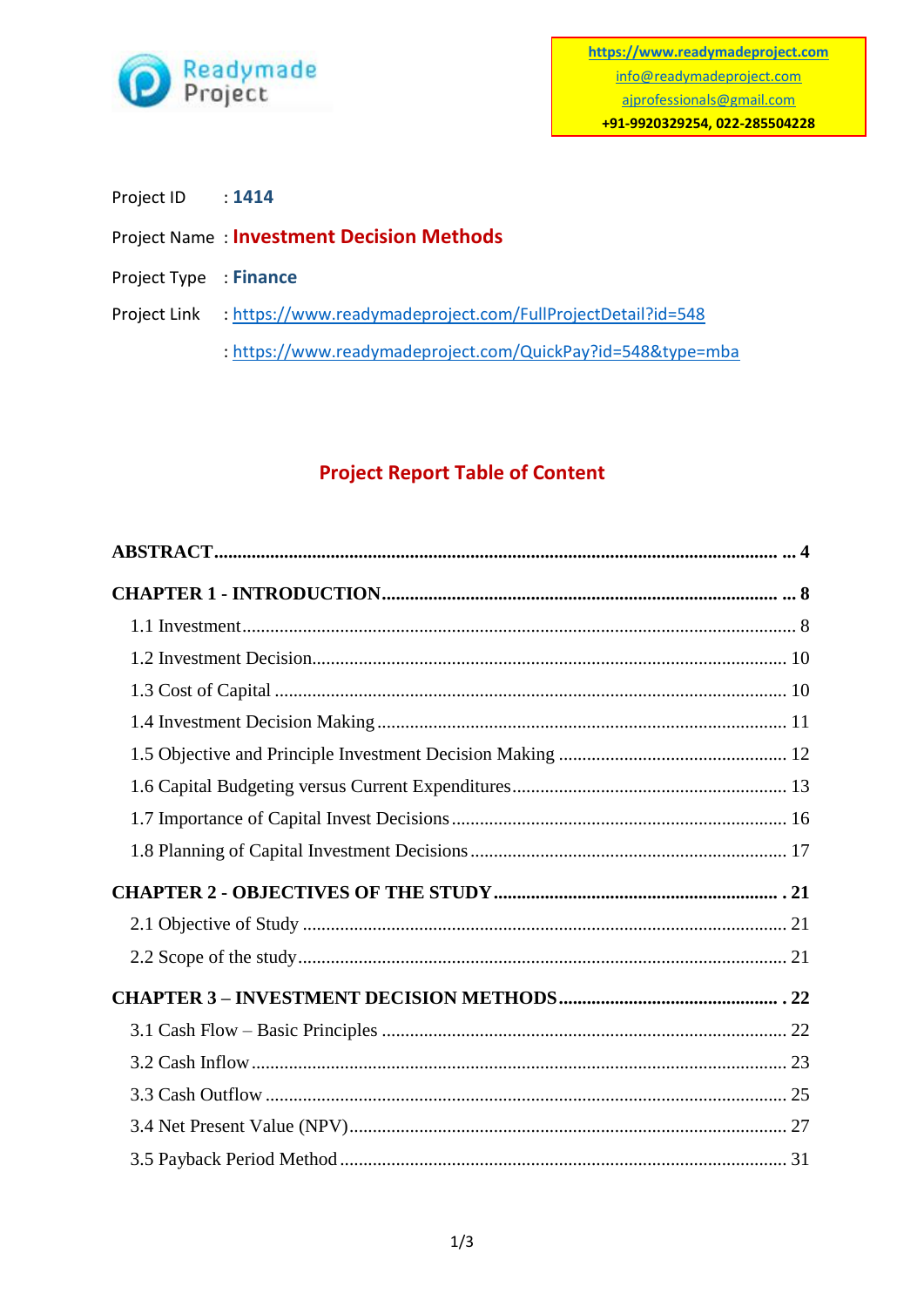| <b>CHAPTER 4 - THEORETICAL FRAME WORK AND PAST STUDIES  38</b> |  |
|----------------------------------------------------------------|--|
|                                                                |  |
|                                                                |  |
|                                                                |  |
|                                                                |  |
|                                                                |  |
|                                                                |  |
|                                                                |  |
|                                                                |  |
|                                                                |  |
|                                                                |  |
|                                                                |  |
|                                                                |  |
|                                                                |  |
|                                                                |  |
|                                                                |  |
|                                                                |  |